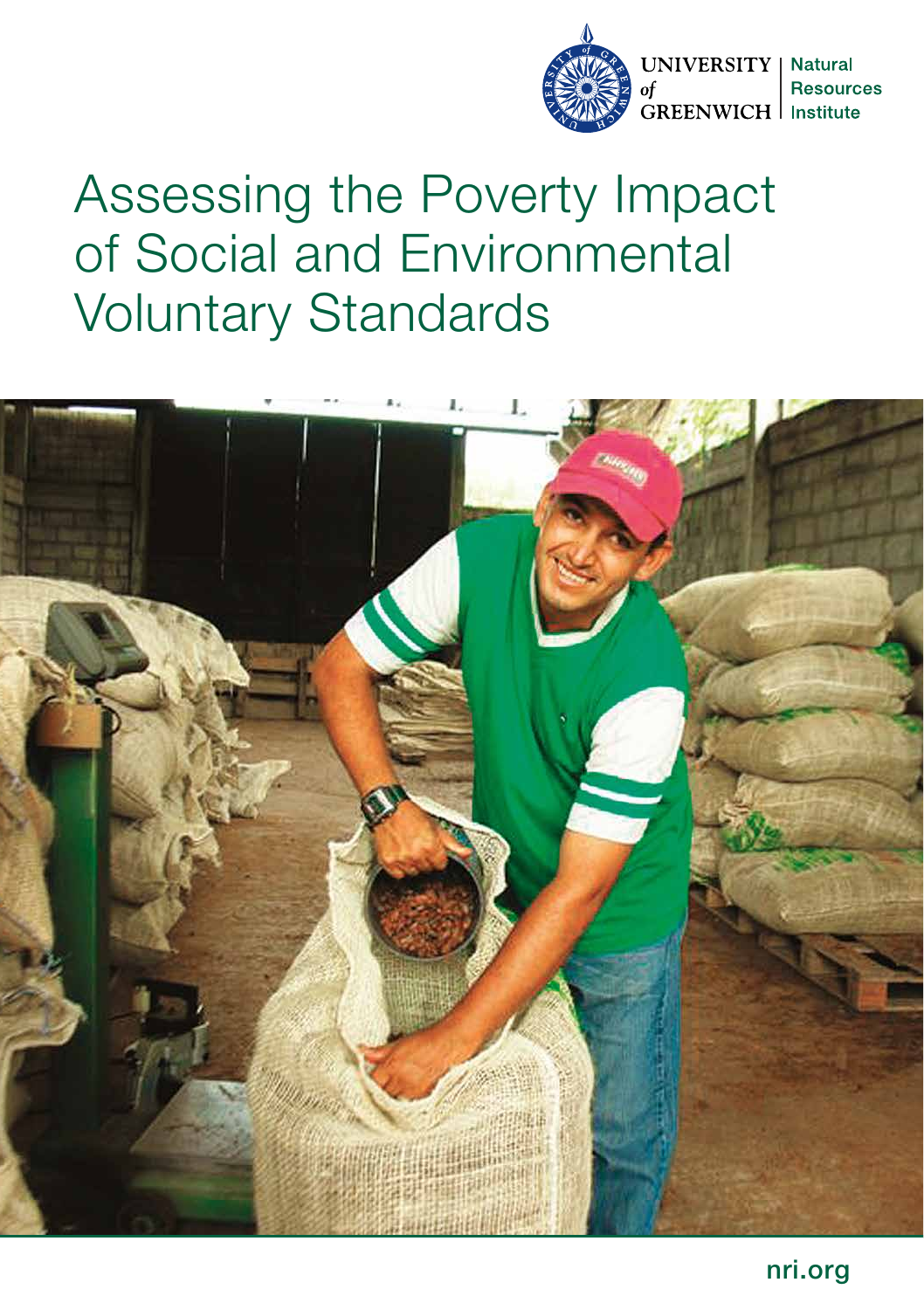# Guarantees<br>a better deal<br>forThird World<br>Producers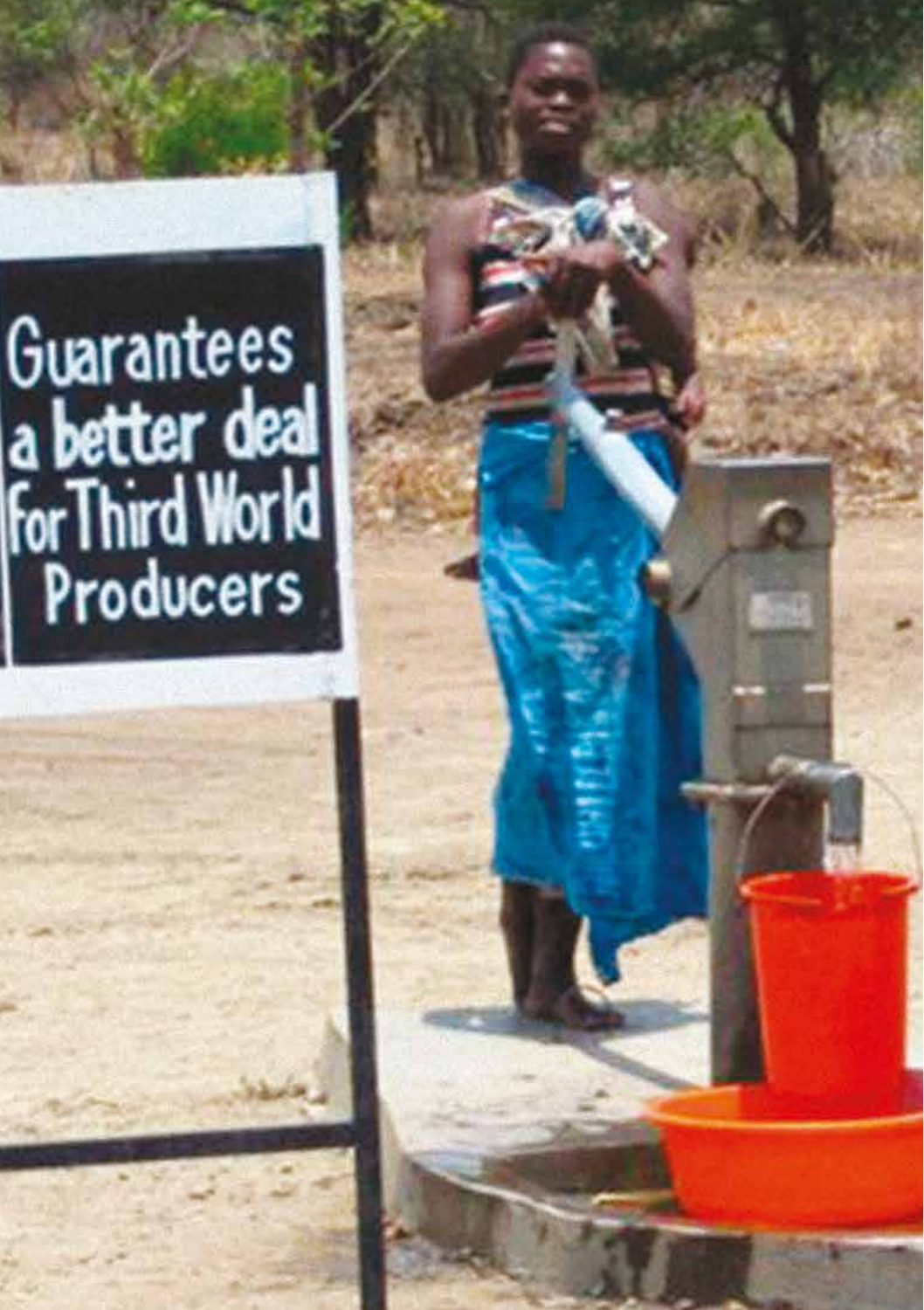# Introduction

Social and environmental voluntary standards and labelling schemes, such as Fairtrade, Rainforest Alliance and UTZ Certified, have differing primary objectives, but all include both social and environmental criteria in their written standards, and all involve certification and consumer labelling.

These schemes have expanded rapidly in recent years, covering new products and regions of the world, with greater volumes traded following a move into mainstream markets and continuing subsidisation from donors. Scrutiny of such schemes by key stakeholders has increased as a consequence, with key questions being 'What kind of impact are such standards having on smallholder farmers and workers?' and 'How can impact be improved?'. There is very limited systematic evidence available to provide answers to the critical question of the development potential of standards. This research project aims to help fill that gap in order to inform future public and private policy making.

# **Background**

Fairtrade began with the aim of supporting marginalised producers in developing countries in order to achieve greater economic and social equity in trade. Fairtrade Labelling Organisation standards for Fairtrade now include environmental criteria. Environmentally oriented standards are based on conservation-focused goals, such as sustainable forest management (the Forest Stewardship Council) or sustainable agriculture (Rainforest Alliance), but they also include provisions on labour rights and community relations. However, they do not have standards for traders as Fairtrade does, concentrating instead on the conditions of production.

There is limited understanding of the impact across different standards, sectors and contexts<sup>1</sup>. Many previous studies of Fairtrade have focused predominantly on coffee and on Latin America, and few have provided longitudinal analysis of impacts over time. Studies of environmentally oriented voluntary standards are also limited in scale and reach. The UK Government Department for International Development therefore commissioned a research project to improve understanding of voluntary standard impact in policy circles. The project began in March 2009 and continued until May 2013.

# Overall objective

The overall objective of the project is 'to systematically examine the impact of voluntary social and environmental standards on poverty and livelihoods, particularly for the most disadvantaged workers and producers in developing countries'.

# Key dimensions

# Scale of impact

Are voluntary standards having an impact on worker and producer poverty? What level of impact do voluntary standards have? Are they able to lift people out of poverty? In what situations do they have most impact (different commodities, countries, value chains and market conditions)?

## Reach

Can voluntary standards reach the most disadvantaged in society? What is the social status of participating farmers and workers compared to the background population? Who is not able to participate?

<sup>1</sup> Nelson, V. and Pound, B. (2009) 'The Last Ten Years: A Comprehensive Review of the Literature on the Impact of Fairtrade'. A Fairtrade Foundation Report.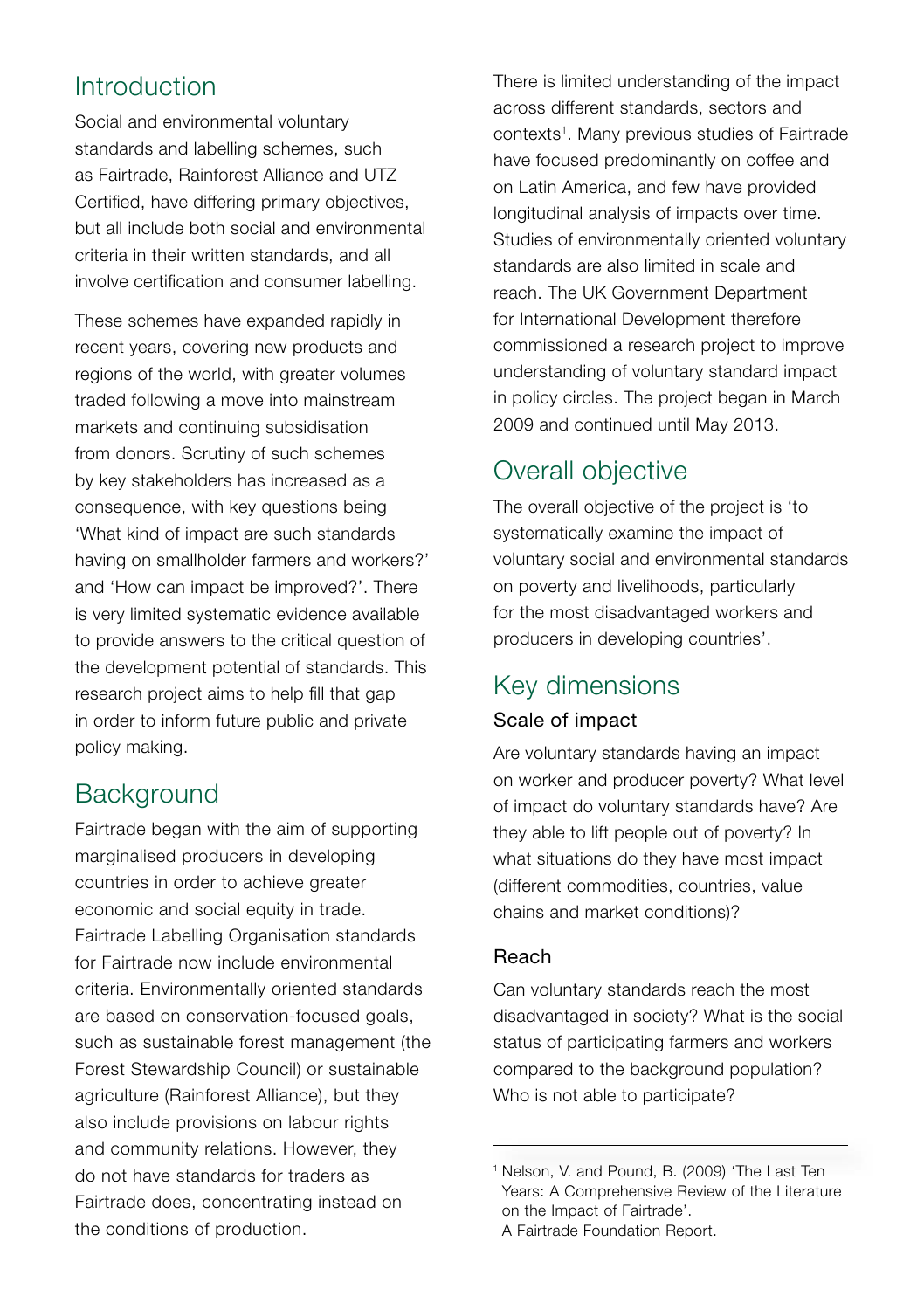## Gender and social difference

How are the benefits and costs of voluntary standards distributed among women and men, and along other lines of social differentiation? What differences are there in levels of participation of women and men in farmer organisations, joint bodies and worker committees? How do voluntary standards change the representation of different social groups in household and community decision making?

## Types of impact for individual producers/workers

What kinds of impact are most being felt by farmers and workers? Are there social impacts (e.g. in self-confidence, education, skills, social networks)? Are there environmental impacts (e.g. improvements in farm management leading to higher yields, reduced pollution and exposure to harmful chemicals)? Are there empowerment impacts (e.g. greater representation in decision making, more advocacy skills and influence on the national or international stage, more confidence to negotiate with buyers)? Are they economic (e.g. higher incomes, more stable incomes, greater access to credit, access to new markets)? Are farmers and workers able to diversify their activities because they have higher incomes to invest or new skills, confidence and networks, or more able to invest in household durables and education? If there are farmers or companies exiting from a scheme or switching between standards, why is this occurring?

## Drivers of impact

Which elements of the voluntary standard are creating positive impact (e.g. price or social premiums, exposure to new buyers, environmental improvements, organisational capacity building, networking

and advocacy)? How do different models of the standard systems affect outcomes (e.g. farm-level auditing, producer group certification, estate certification)? What are the main barriers to increased impact? Are there any negative impacts arising? How do different forms of value chain governance and different business models affect outcomes at the local level? What sustainability issues are there in terms of the relative vulnerability and resilience of workers and growers (e.g. are there issues relating to a reliance on export-led trade, agricultural intensification and climate change, market volatility, reliance on donor funding)? What are the geographical, market and sociopolitical contextual factors which lead to different outcomes in certification schemes?

## Impact on producer organisations and estates

How does participation in a certification scheme affect smallholder farmer organisations? How does participation in certification affect estates and companies?

## Wider impacts

Beyond the immediate participants in a certified organisation, what are the impacts on markets, communities, policy, migration patterns and rural trajectories? Are trade standards able to respond to structural issues such as land tenure inequality?

# **Methodology**

## Locations and commodities

This project assesses the poverty impact of voluntary standards in two different commodities: tea (India and Kenya) and cocoa (Ecuador and Ghana), tracking change across time to measure poverty impacts on smallholders and workers.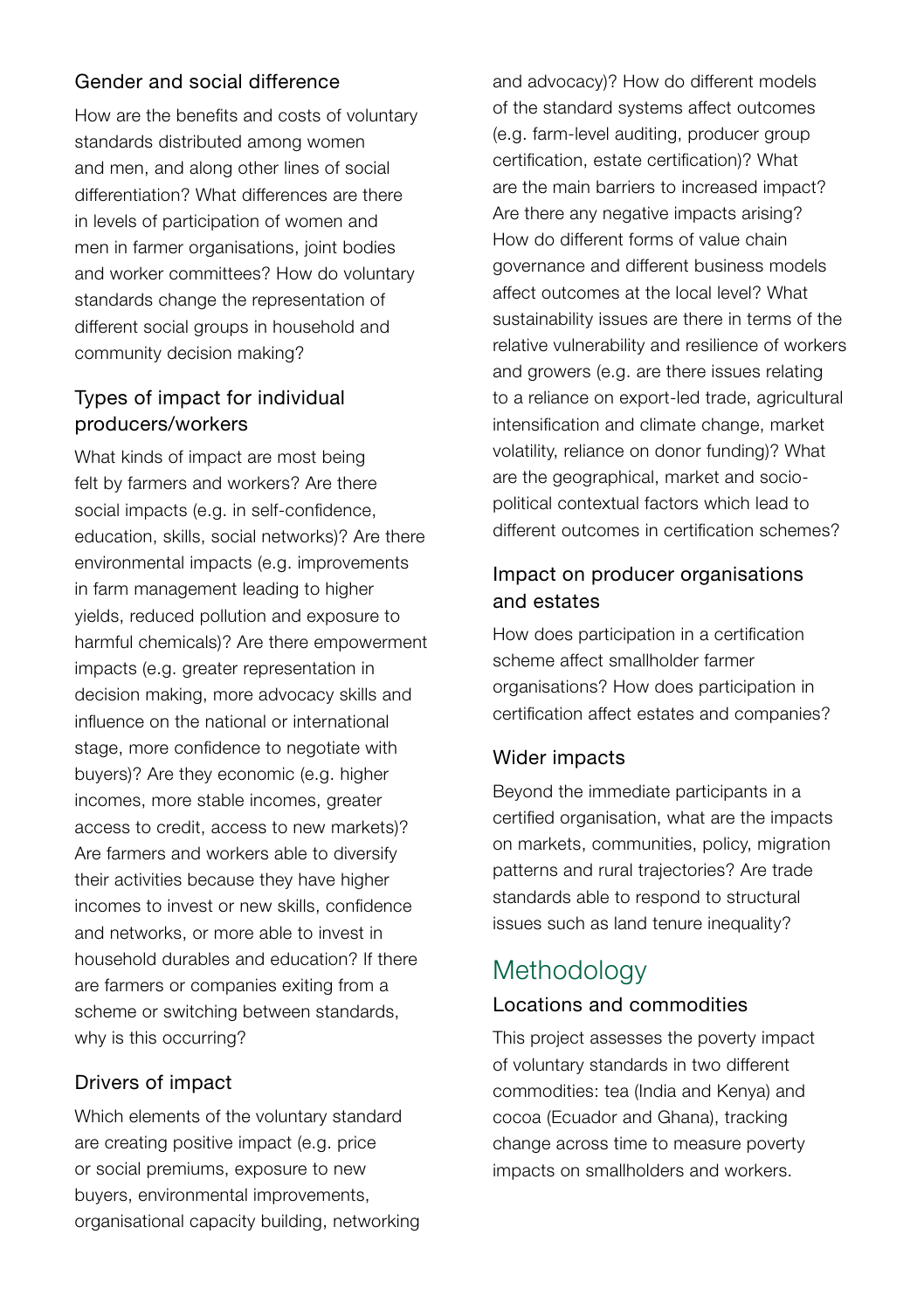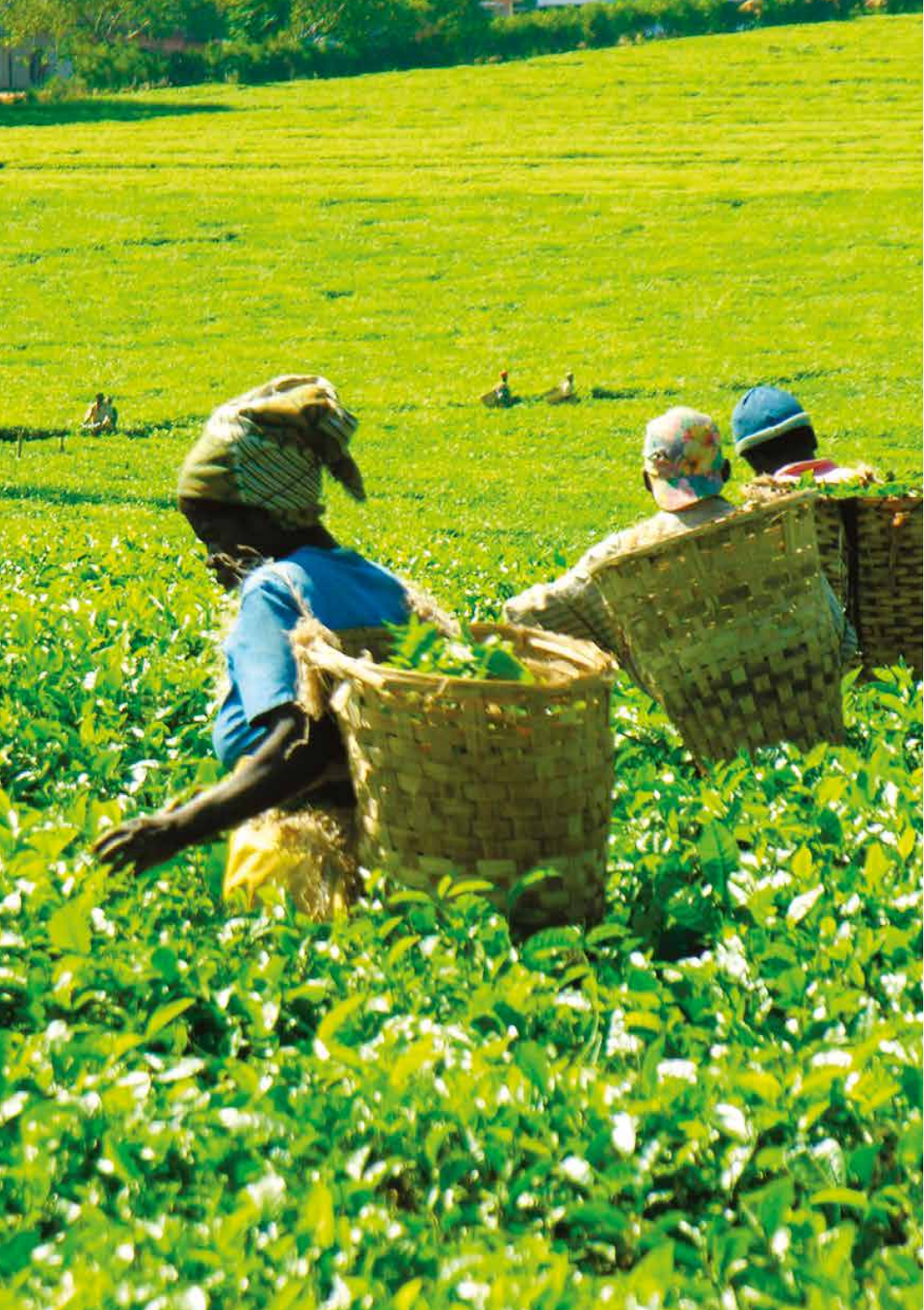## Methods and timelines

We compare the changes in income and diverse livelihood assets for workers and smallholders in certified producer organisations compared to non-certified producer organisations and changes in organisational capacity of farmer and worker organisations. We conducted a baseline study in early 2010 with follow-up light monitoring in 2011 and a final survey in 2012. This was followed by analysis of the statistical and qualitative data, with final report produced in 2013.

We have used a mixture of sequenced qualitative and quantitative methods, including a questionnaire-based survey (with statistical support from the University of Reading) and participatory focus group discussions, individual household case studies, management workshops and key informant interviews at all levels. By using a mixture of approaches, we can triangulate our information to increase its trustworthiness and to identify the causal factors driving change as well as to measure those changes.



# Outputs and dissemination

The team will produce a series of country impact studies as part of the baseline study and in each following survey. These will be placed on the project website with an overall synthesis of findings and analysis. Where necessary, the studies will aggregate findings and anonymise content to maintain confidentiality (as agreed with participating organisations). Findings will be shared with participating organisations to inform their processes and practices with the aim of leading to improvements in assessing impact and in impact per se.

The team will strive to make this a capacity-building exercise for participating organisations such that the process assists them to improve their understanding of the impact of their participation in voluntary standards. The team will ensure that the findings of the research are shared with the standard organisations collaborating with this study (and other value chain actors) to help them learn about their impact and methodologies for assessing this. Other key dissemination target audiences are civil society and practitioners involved in the field of trade standards, worker capacity building, support to disadvantaged rural farmers and poor communities. As a piece of important strategic policy research, specific efforts will be made to present the findings to donors, governments and academics to inform their understanding about the role and effectiveness of voluntary standards in rural development and, where feasible, linkages will be made to other voluntary impact assessment initiatives.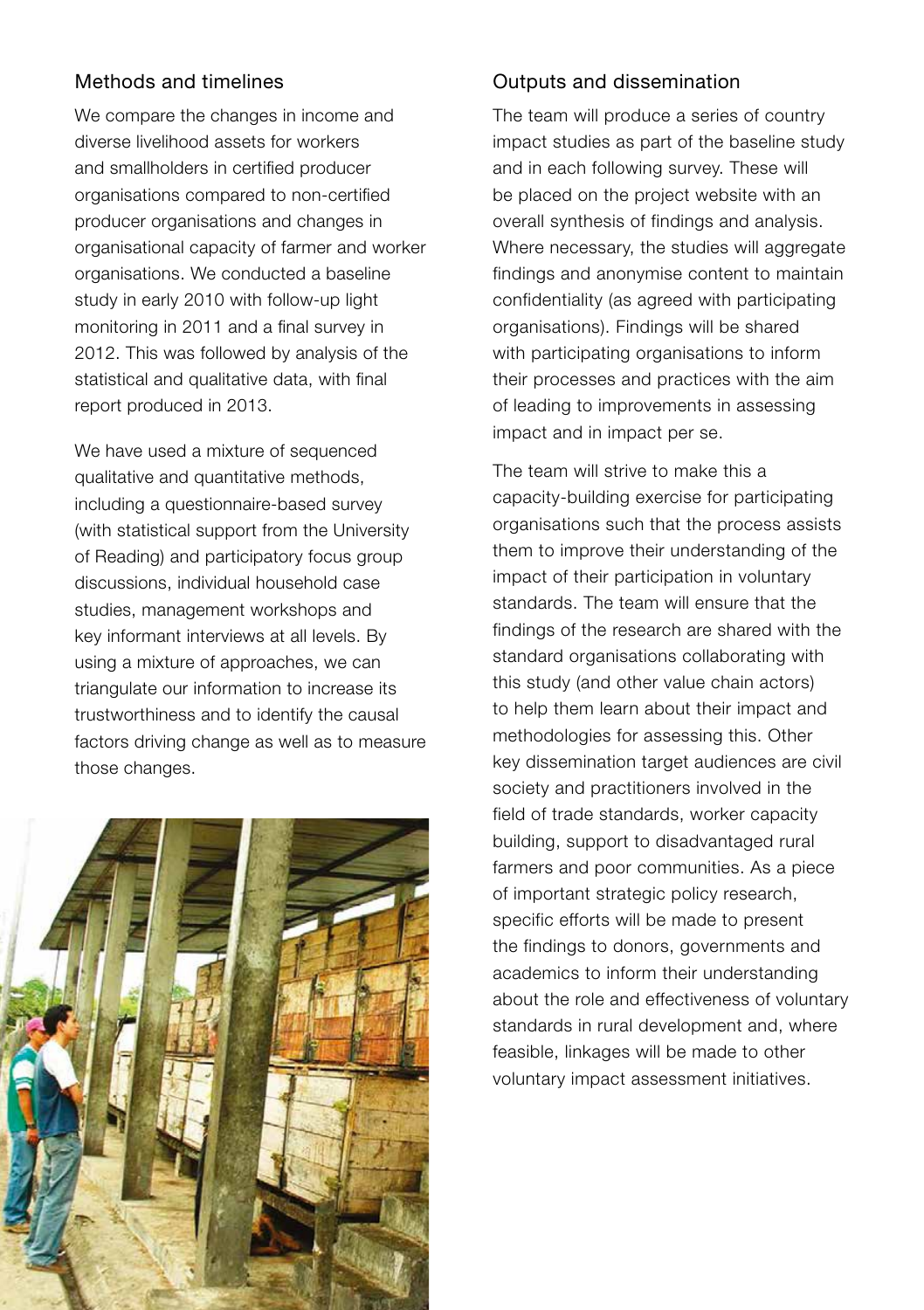# Key partners



#### United Kingdom

#### Natural Resources Institute (NRI)

University of Greenwich, Central Avenue, Chatham Maritime, Kent ME4 4TB

Valerie Nelson (project leader) Adrienne Martin Barry Pound Czech Conroy Ulrich Kleih Helena Posthumus Tanya Stathers John Orchard

Contact: Valerie Nelson E-mail: v.j.nelson@gre.ac.uk



#### Ecuador

#### El Sistema de la Investigación de la Problemática Agraria del Ecuador (SIPAE)

Edificio Facultad de Ciencias Agricolas, Piso 2, Oficina 414, Ciudadela Universitaria – UCE, Apartado Postal 17-10-7169, Quito, Ecuador

Contact: Dario Cepedes Bastidas E-mail: dario.cepeda@gmail.com



#### Ghana

#### Kwame Nkrumah University of Science and Technology (KNUST)

Kumasi, Ghana

Contact: Dr John Bugri, Department of Land Economy, College of Architecture and Planning E-mail: jtbugri@yahoo.com



Institute of<br>Development

#### India

#### Gujarat Institute of Development Research (GIDR)

Gota, Ahmedabad – 380 060, Gujarat, India

Contact: Dr Lalitha Narayanan E-mail: lalithanarayanan@gmail.com



#### Kenya

#### Matrix Development Consultants

Museum Hill Centre, PO Box 59343-00200, Nairobi, Kenya

Graham Alder Charity Gathuthi

Contact: Graham Alder, Director E-mail: graham.alder@matrix.or.ke or matrix@matrix.or.ke